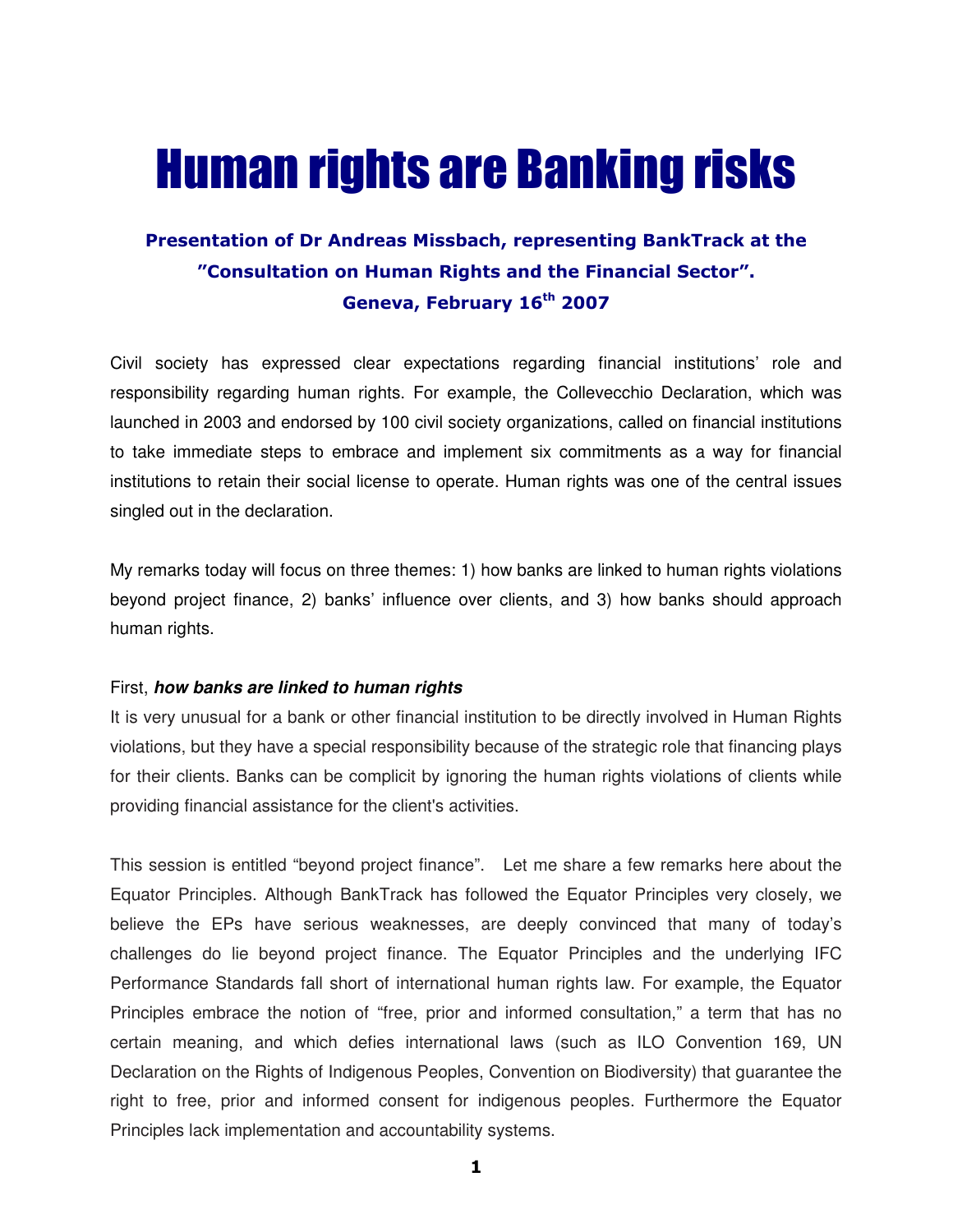It is definitely not enough for a bank to simply adopt the Equator Principles and think that this will prevent them from being complicit in human rights violations. But the most serious limitations of the principles are the fact that they apply only to project finance.

Banks can and do facilitate rights-violative activities through providing many products and services other than project finance. For example, project finance is not a common method of financing timber, soy, palm oil and other plantations — activities that involve significant land conversion and often negatively affect livelihoods and rights of communities. Project finance is also rarely used to finance controversial weapons production, mercenaries, footwear and apparel manufacturing, as well as natural resource exploration. In fact, project finance probably represents well under five percent of capital raised through commercial lending and investment banking services. Within an individual bank, project finance can represent as little as one or two percent of overall business; and some Equator signatories are not involved in project finance at all.

Let me give you a few examples of the human rights implications of banks activities beyond project finance:

The first involves corporate lending and underwriting for Freeport McMoRan. There are longstanding indigenous peoples and human rights violations surrounding Freeport McMoRan's Grasberg mine in Indonesia, particularly with respect to the company's ties with Indonesian military. Human rights violations committed by the Indonesian military became particularly grave as the company began implementing a US\$1 billion expansion plan to almost double the production. Freeport's aggressive mine expansion was only made possible by a massive capital raising campaign, in which many banks underwrote new equity shares and bonds, and lent hundreds of millions of dollars in general purpose loans. In addition the company relied on bank borrowing as well. Although affected communities attempted to hold Freeport accountable for human rights violations through lawsuits, there were no similar avenues available to hold bank financiers accountable, despite their clear role in facilitating the company's rights-violative activities.

The links between banks an a controversial project are not always as clear as in the Freeport example but nevertheless banks may still be responsible. A second example involves a syndicated general purpose loan to India's state-owned National Hydroelectric Power Corporation (NHPC). An international syndicate of banks provides NHPC with corporate loans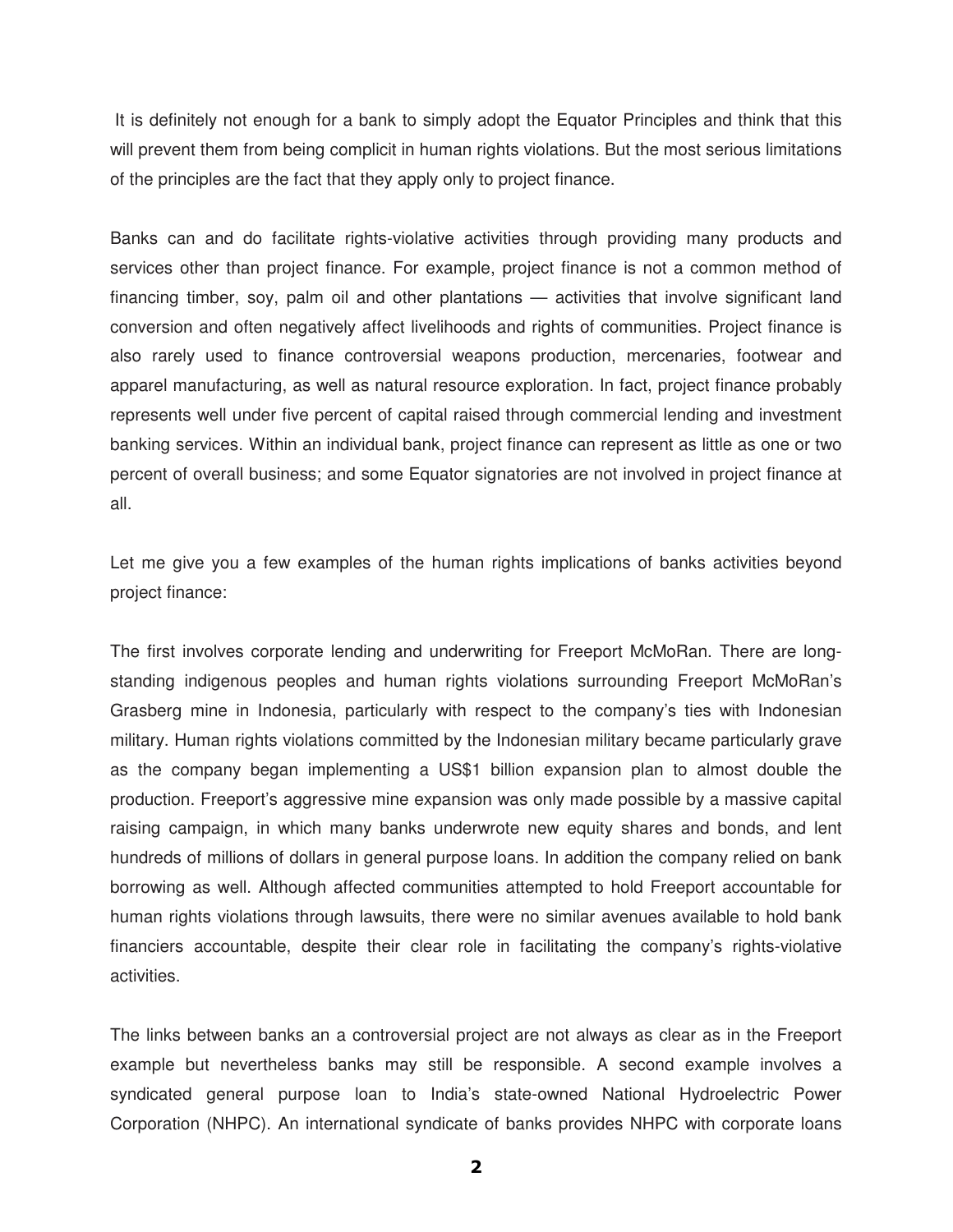that represent about 10 percent of the company's assets. NHPC specializes in developing large, and often politically risky, dam projects. It has a notorious record of providing inadequate compensation to, and violating the rights of, displaced people; and also has a demonstrated history of resorting to repressive means of countering community resistance. Through this general loan, the banks provide indirect financing for specific NHPC dams, including the Indira Sagar and Koel Karo projects, both of which have been associated with human rights violations.

The third example involves a joint venture partnership. When I talk with banks about their responsibility for human rights, I often hear sentences like: "What, do you want us to stop doing business in China". We are not asking for a general divestment from China but China definitely is a difficult case, as the following example shows. In January 2006 a major bank announced that they signed an agreement with China Poly Group Corporation (Poly) to establish the Poly Finance Company Limited, in which the bank took an equity participation of 15%. This company provides financial management services exclusively to companies of the Poly Group. While announcing the deal, the bank failed to disclose two important pieces of information: First, Poly has been described as «the People's Liberation Army commercial arm" and second, a recent report by Amnesty International mentions Poly as "one of the largest Chinese arms exporting companies". Among Poly's biggest current arms customers are countries as Burma, Iran and Pakistan. Since Poly Finance was set up to manage and possibly raise capital for the businesses of the Poly Group, how is the bank involved to ensure that their money and services are not going to be used to facilitate arms sales to Burma's dictators or other activities with questionable human rights impacts?

This brings me to my second theme, **banks' influence over clients.**

BankTrack argues that all of a bank's clients and business partners are within their sphere of influence. But we also acknowledge that their level of influence over their clients or business partners varies according to the different services the banks provide. They therefore have a differentiated responsibility.

In project finance, and all commercial and investment banking activities where financiers know or could know for which specific project the money is raised (as in the example of Freeport),, financial institutions can integrate a strong set of human rights standards in their financial risk assessments. The project's human rights impact can be an important factor in deciding whether to lend money to a specific company or for a specific activity. Financial advisors and lenders can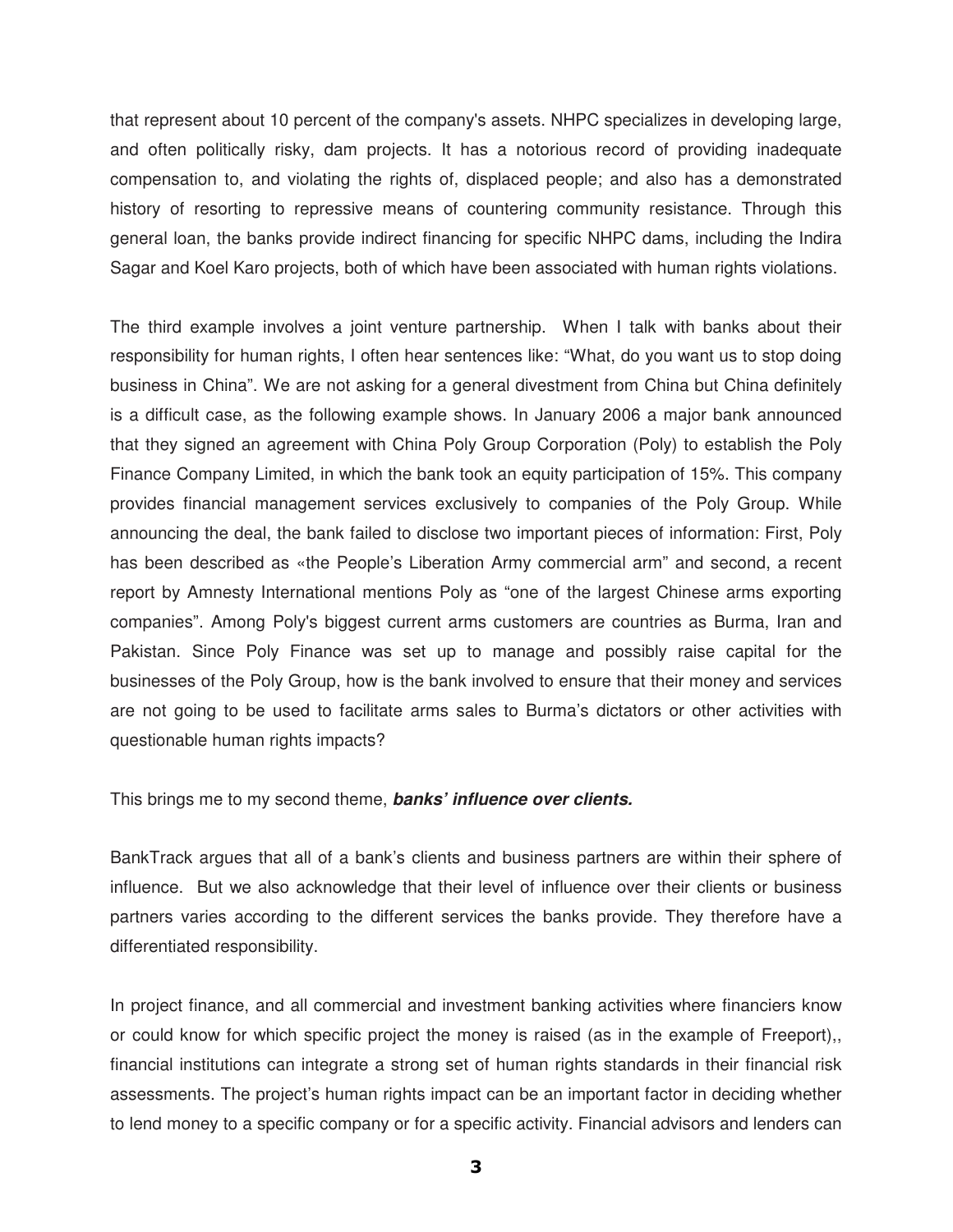also require or encourage clients to ensure respect for the international human rights law through loan covenants.

When providing products and services for general purposes, a due dilligence must include analysis of the human rights record of the client. Banks should analyze the human rights risks of the particular client, including proven or alleged human rights violations, and the client's overall human rights record to determine whether there is a systemic problem with human rights violations.

Banks that provide investment funds or asset management services can use their shareholder and/or voting rights to advance human rights policies in the companies they own. They can include human rights in their financial analysis, or exclude investing in specific types of securities Furthermore, they can require vendors such as researchers, sub-advisors or brokers include stringent human rights analysis in their services.

Banks' responsibility and sphere of influence does not stop at the pre-financing phase. After they provide financing, they should continue to observe the activities of the clients regarding human rights. Their monitoring activities should not solely rely on what clients tell them; rather, FIs should establish a channel of communication with local people and other stakeholders so they can receive alerts about potential human rights problems with a client or project. If Banks find out or are informed that a client may be violating human rights standards they should use their influence over the project or client to advocate for remedial measures. Ultimately, to avoid complicity a Bank may need to sever relationships with clients that demonstrate a lack of willingness or ability to respect the human rights standards.

## Finally, let me end with a few words on **how banks should approach human rights.**

Currently, only a small group of banks have voluntarily developed their own social and human rights policies and procedures. The few policies that exist generally are not robust, nor do they prevent financiers from being complicit in human rights violations. BankTrack is urging banks to make their human rights policy more detailed, and to understand and define their levels of influence given the various types of financial products and services they offer, and with regard to their relationships with clients. In the position paper that was distributed we give some more elements of a comprehensive human rights approach for banks.